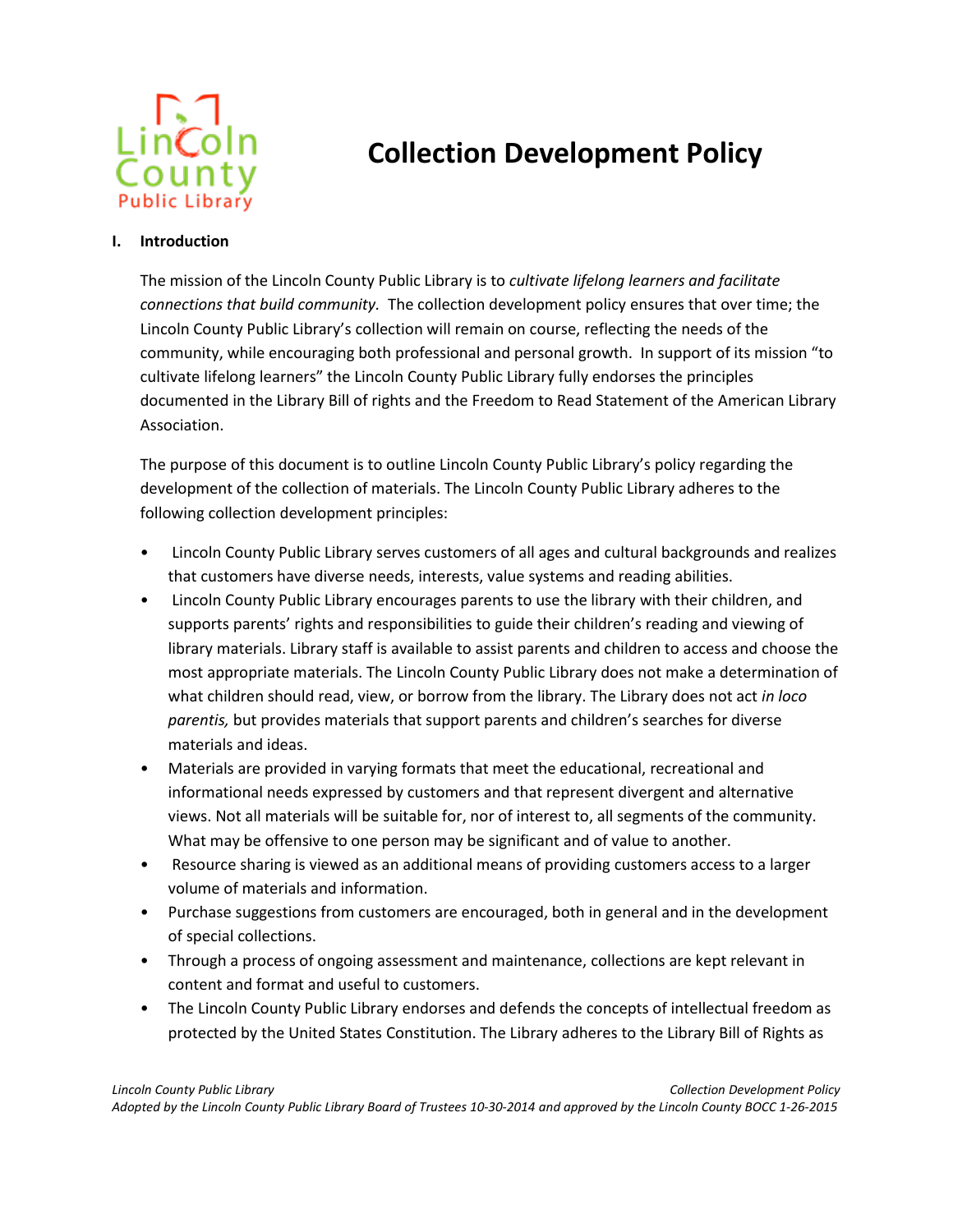outlined by the American Library Association and the ALA's Freedom to Read Statement. [See Appendices A and B.]

# **II. Responsibility for Selection**

The ultimate responsibility of selecting materials for the Library rests with the Library Director, who in turn delegates selection responsibilities to the Technical Services Supervisor and operates within the framework of policies adopted by the Library Board of Trustees.

# **III. Criteria & Format**

The Lincoln County Public Library selects materials that will best meet the needs of the community within the budgetary limitations of its funding sources. In order to select materials, the Lincoln County Public Library uses the following criteria which are listed in no significant order:

- Need for information in a subject area
- Suitability of reading level, interest, and treatment of subject for intended audience
- Timeliness and accuracy of information/data
- Appropriateness and relevancy of subject to the community and public interest
- Balance and diversity of viewpoint with impartiality of opinion or clearly stated bias
- Public demand
- Historical value
- Locally/regionally produced or authored. However, the fact that an author or producer is/was a resident of Lincoln County does not necessarily mean that the library will automatically select or accept copies of the item. See also Section III. C. 10. Local Author Collection
- Quality of writing, illustrations or performance
- Durability and quality of production
- Reputation and/or authority of author, editor, illustrator, publisher or performer
- Price, format and ease of use
- Positive reviews and/or widespread critical attention
- Inclusion in standard bibliographies and indexes
- Availability of material in the community and at other area libraries
- Space limitations. Shelving arrangements of materials are dictated by size of the branch library and size of the collection

# **A. Print Materials**

# **1. Adult Print Materials**

# **a. Non‐fiction**

Non-fiction titles written for teens & adults are placed in this collection. The library acquires materials of both permanent and current interest in all subjects, based upon the

*Lincoln County Public Library Collection Development Policy*

*Adopted by the Lincoln County Public Library Board of Trustees 10‐30‐2014 and approved by the Lincoln County BOCC 1-26-2015*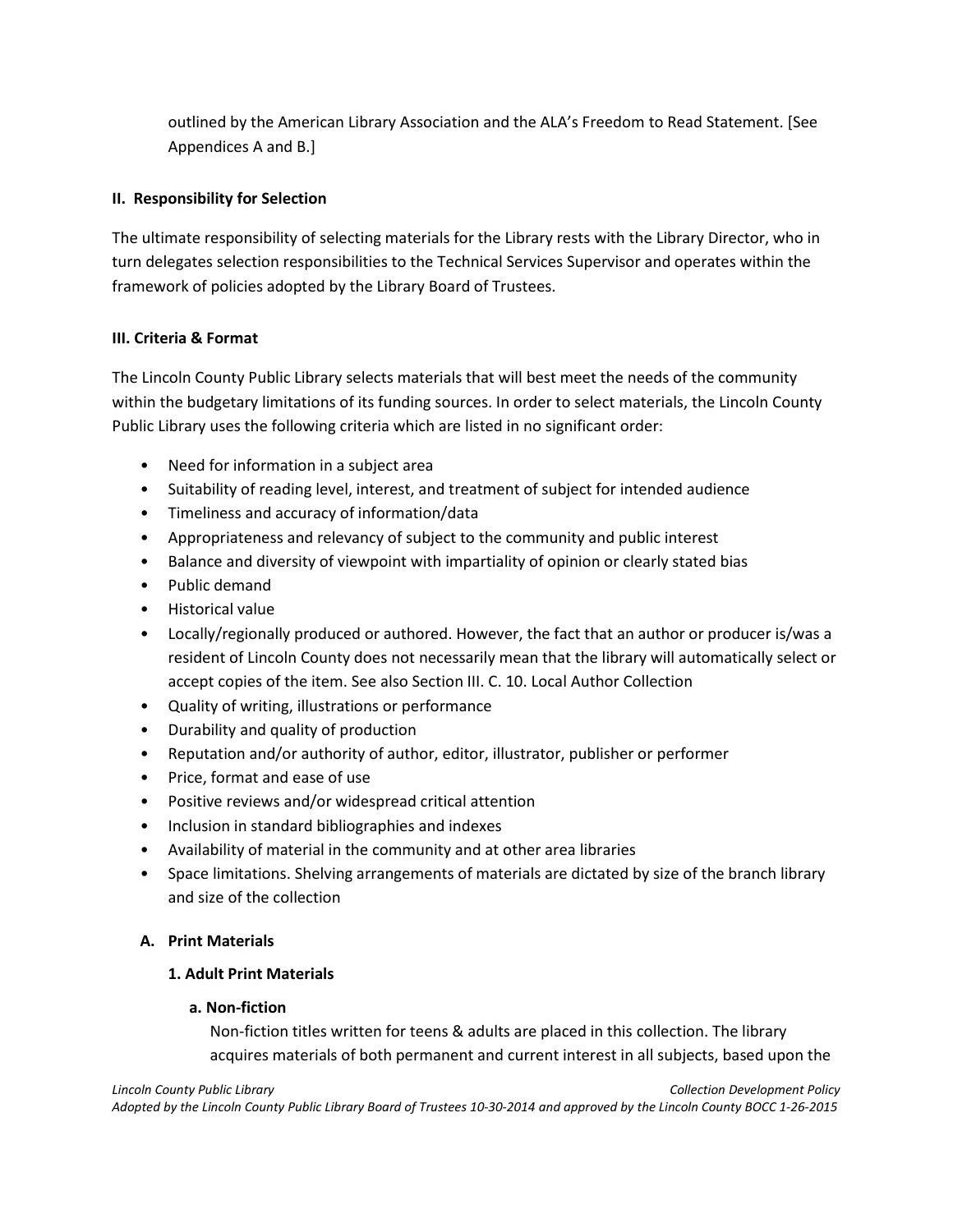merits of a work in relation to the needs, interests, and demands of the community. Each item is evaluated in its entirety and not on the basis of a particular section.

Certain subject areas will follow further selection criteria:

- Computer Books: this collection will be comprised of books dealing with basic computer skills, major operating systems, major software packages, and other generally popular topics. Books dealing with certifications, specific computer languages, and less popular software packages will not be actively collected.
- Art books: this collection may include nude subjects depicted in paintings, sculptures or photography contained in books which meet selection criteria.

## **b. Fiction**

Fiction collections are a large component of the library collections. These collections of popular and literary works are geared to the variety of reading interests and needs of the community.

When possible hardcover books with good binding are purchased. When a hardcover is not available, trade paperback editions are purchased. When no other editions are available, mass‐market paperbacks may be purchased.

The Library does not actively select materials published by vanity presses or on‐demand publishers. However, if there is a request for a vanity press or on‐demand title, it will be considered for addition to the library's collection.

## **2. Young Adult Print Materials**

The Young Adult collection contains novels written specifically for patrons from approximately 13‐18 years of age. Emphasis is on books that widen the boundaries of the adolescent's thinking, enrich his/her life, and help fulfill recreational or emotional needs. Plot, characterization, theme, writing style, and appropriateness for the teen reader are taken into account.

## **3. Children's Print Materials**

The Library's children's collections serve children from infancy through age twelve. Materials for this collection reflect the wide range of reading and interest levels that this age group includes. The children's collections exist to encourage children to develop a lifelong habit of reading for both recreational and informational needs. Materials are chosen based on positive reviews, popularity, award winners, children's classics and/or accuracy of factual content. Children's collections include the following types of print resources: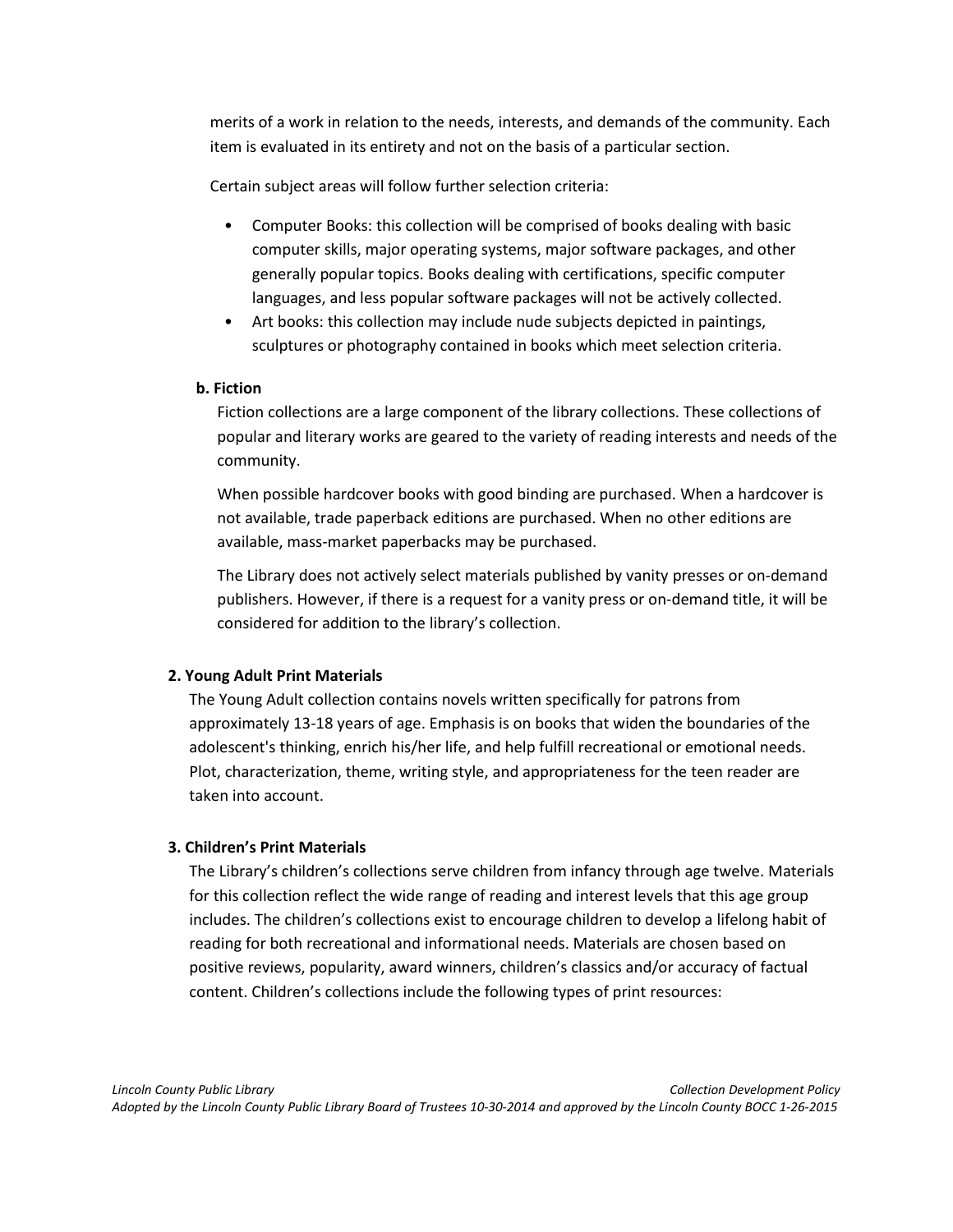## a. **Board Books**

The board book collection is intended for babies up to pre-k. This collection is to familiarize children with books and help obtain all the skills needed for early literacy.

# b. **Picture Books**

The Picture Book collection is comprised of books of interest to all ages. While illustrations are the predominant feature, picture books are generally designed for adults to read to children.

# c. **Beginning Readers**

The Beginning Reader collection is intended for kindergarten through early third‐grade readers and includes fiction & nonfiction titles. They are characterized by a controlled vocabulary, large print, heavy use of illustrations, and a limited number of pages.

# d. **Juvenile Fiction**

This collection serves students through sixth grade. The books feature age‐appropriate vocabulary and subject matter, a limited number of pages and very few illustrations.

# e. **Juvenile Non‐fiction**

The Juvenile non‐fiction collection includes materials to serve the information needs of upper-elementary-age children through the sixth grade. The subject matter, vocabulary, organization and scope must be age‐appropriate.

# f. **Magazines**

The magazine collection is a supplement collection to increase children's love of reading, learning, and thinking through age appropriate articles, puzzles, and games.

## **B. Non‐Print Materials**

## **1. DVDs**

DVDs will be collected for both children and adults. These collections are intended to provide quality entertainment and educational materials for home use. The primary emphasis will be on acquiring well‐reviewed popular materials and unique items not widely commercially available.

The selection of visual productions intended for leisure‐time or entertainment purposes shall be limited to works of lasting importance which are considered significant within their respective genres. The purchase of first-run feature films and other contemporary visual productions whose long‐term significance is unknown shall be minimized.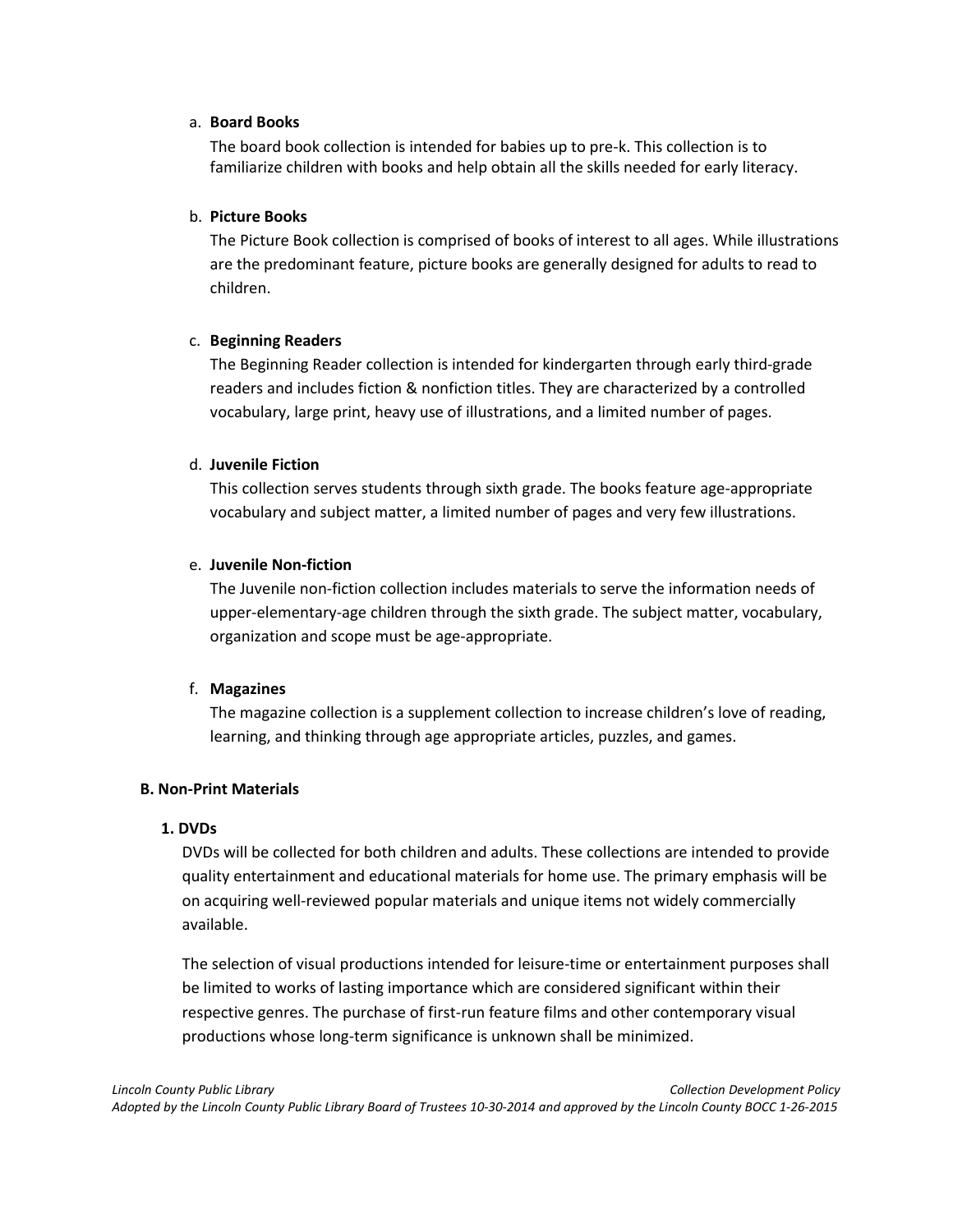Commercial television programs and DVDs of popular musical groups will not be actively collected.

Movies with an "R" rating assigned by the Motion Picture Association of America (MPAA) will be considered for the library collection if they meet any of the following criteria:

- Award winner or nominee for nationally recognized award.
- Critically acclaimed by national press.
- "R" rating is not assigned by the MPAA for: "explicit sex-related dialogue," "strong sexuality/nudity," "strong violence," "strong sexuality," or "pervasive sexuality." Rating assignments will be checked at http://www.mpaa.org/movieratings.

# **2. Books‐On‐CD**

The Library's goal is to provide a collection of recorded instructional, educational, and quality literature that parallels most areas of the general collection. Every effort will be made to ensure that the print version of each title is available in the Library. Efforts are made to select on a variety of topics and to appeal to a range of interests. Both abridged and unabridged selections will be purchased.

The children's department will also collect Read‐Alongs (CD and book). These read‐alongs are designed for children to listen to the recording and read along with the book.

# **3. Music CDs**

The Library's goal is to provide a collection of music on compact disc that is historically significant and of enduring popularity. The primary emphasis will be on acquiring well‐ reviewed materials and unique items. The selection of music shall be limited to works of lasting importance, which are considered significant within their respective genres or regional artists.

Selections will include instrumental and vocal recordings in the following genres: classical, new age, international, pop/rock, country, R&B/soul, holiday, bluegrass, blues/jazz, musicals/soundtracks, and religious.

The following criteria will be taken into account when selecting compact discs:

- authority and competency of producer
- artistic merit
- technical quality
- availability from vendors
- cost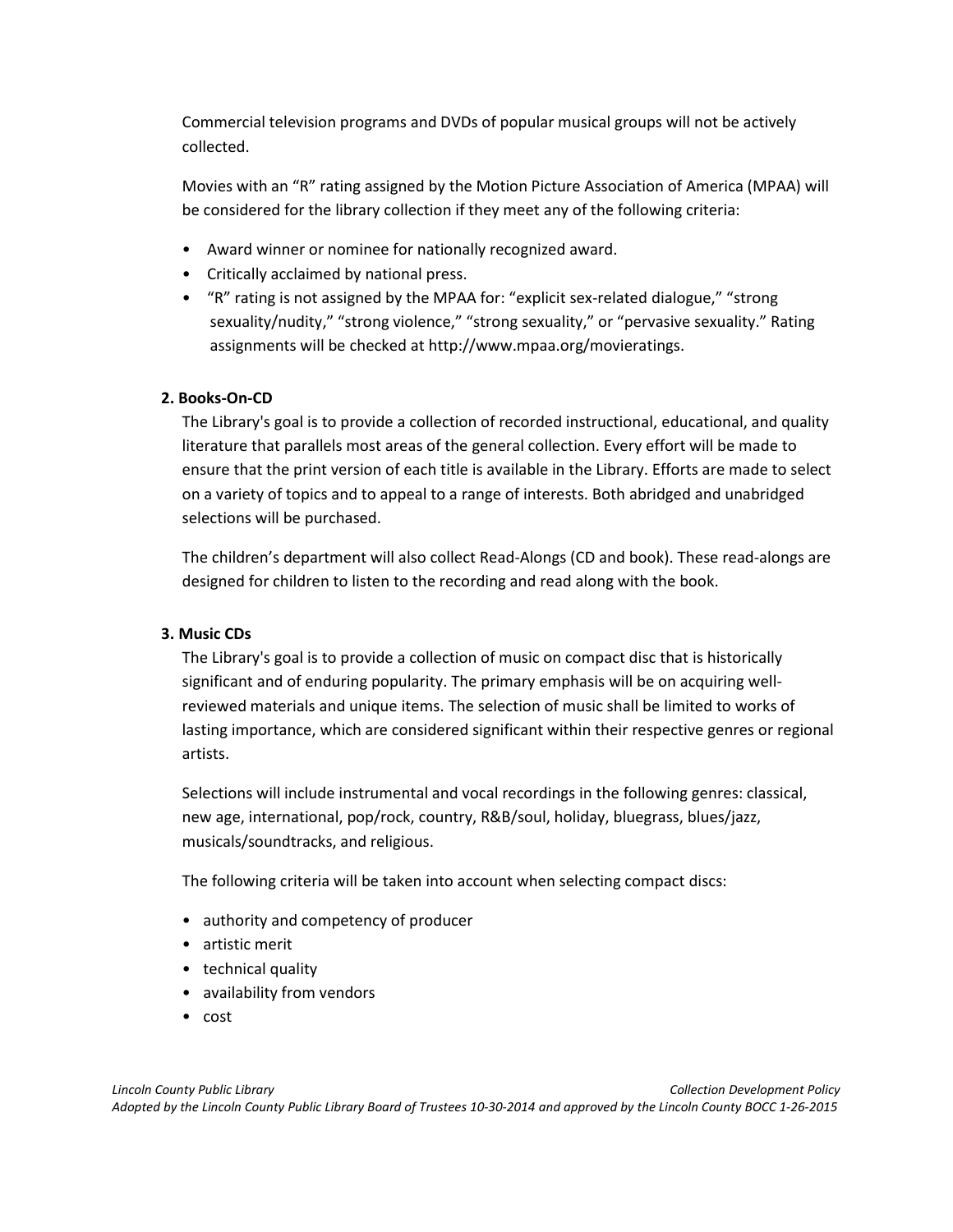Children's music CDs will have the following additional selection criteria:

- useful in the development of motor skills
- useful in teaching

# **C. Other Collections**

# **1. Reference**

Reference materials are those designed by the arrangement and treatment of their subject matter to be consulted for definite items of information rather than to be read consecutively. They can provide quick, concise, and current information or they may serve as an index to other materials in the collection. Since they are typically used daily by the public and Library staff to answer specific questions, books in the reference collection are designated for use within the Library.

In selecting for the reference collections, the primary criteria are the Library's users' information needs and the format in which it is available.

Computer‐based reference resources may be preferred over print publications in some instances. These decisions will be based upon cost, content, currency, and ease of use. In addition to the general selection criteria mentioned above, the following must also be considered in acquiring materials for the reference collections:

• the expense of ongoing maintenance, especially in the case of serial publications that will require frequent updating

# **2. Professional Collection**

The professional collection contains books and other materials related to the library profession or used for story time/other programs. These materials are for staff use only.

# **3. Genealogy/Local History**

The Local History Room staff request, arrange, and make available for research, materials that aid in tracing family relationships, especially those families who played a role in the settling and developing of this area. Although the branch libraries may provide basic genealogical resources, the major collection is housed at the Charles R. Jonas Library. The genealogical collection aims to be most thorough and inclusive for those families who have lived in Lincoln County and the surrounding counties. Emphasis is also given to the State of North Carolina as a whole.

Materials relating to the Southeast region and for major migratory routes into and out of this area are also collected.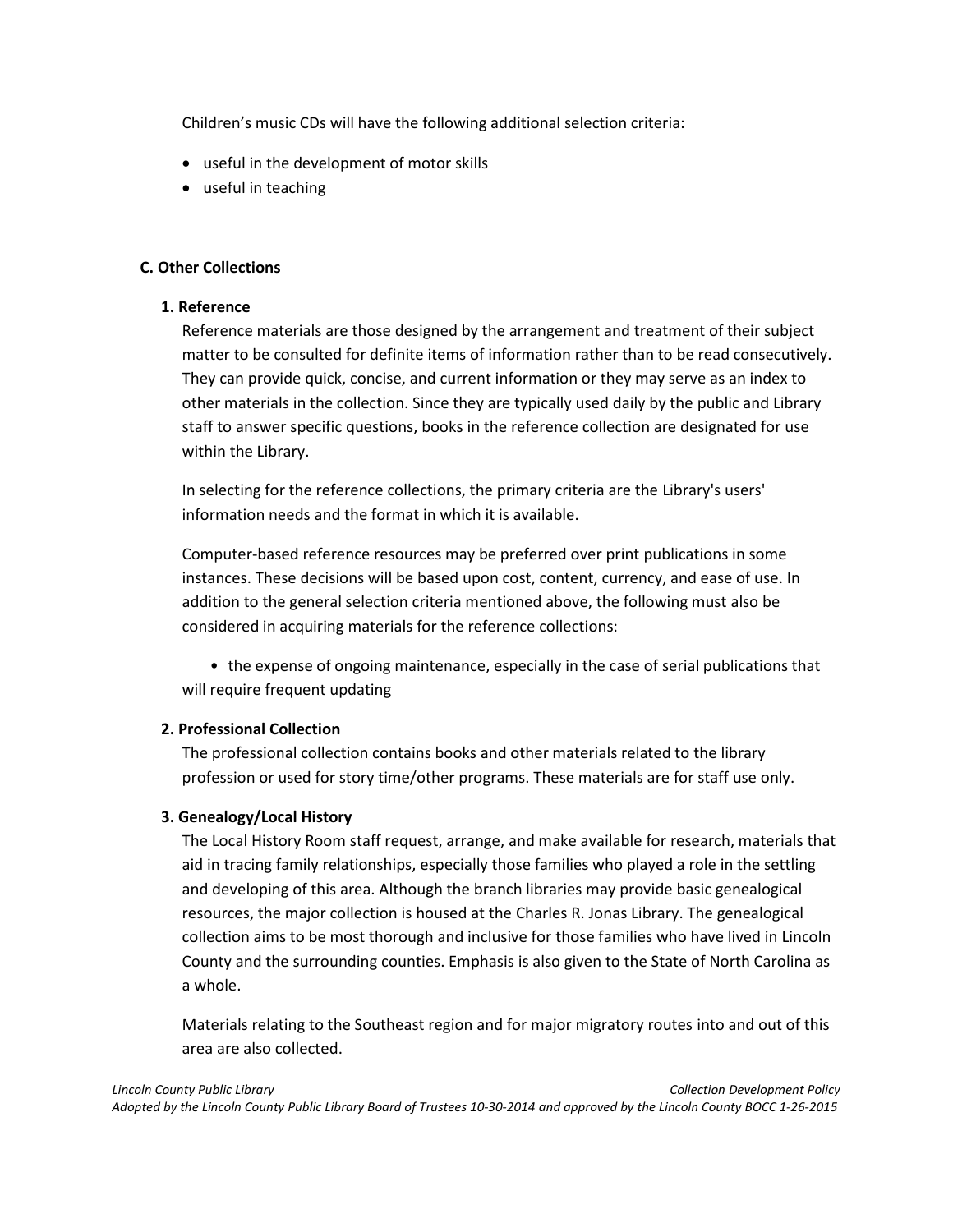The local history collection concentrates on the history of Lincoln County, North Carolina, portions of South Carolina, Pennsylvania and Tennessee.

The collection contains audio, books, maps, newspapers and newspaper clipping files, film, microfilm and microfiche, photographs, papers, scrapbooks, CD‐ROMS and other items of historical significance including journals, minutes, and ledgers. Based on the format, rarity and condition of the items they may be kept in fireproof locked files. These materials are available upon request and must be used in the presence of library staff.

Microfilm is collected in the following categories:

- Local newspapers
- Census
- Courthouse & military records
- Vital statistics (i.e. birth, marriage, death statistics)
- Government records

Lincoln County will obtain a digital copy of family histories/materials to later be added to the digital collection for access on the web.

# **4. Spanish Language**

Small Spanish language collections have been established at all Library locations, with a larger collection in Jonas. The Spanish language collections contain both print and non‐print materials. Selection of Spanish language materials will follow the same criteria as for general material selection. The following guidelines have also been established for this collection:

- Adult Fiction: a combination of translated English bestsellers and novels written originally in Spanish will be included. The emphasis will be placed on novels written originally in Spanish.
- Adult Non-fiction: this collection will contain general non-fiction titles that are representative of the regular adult non‐fiction collection.
- Children's Books: when possible, bilingual (English/Spanish) children's print materials will be selected.

# **5. Large Print**

Large Print materials are collected for adult fiction and non‐fiction and, in a limited capacity, for children. Selection of Large Print materials will follow the same criteria for general material selection.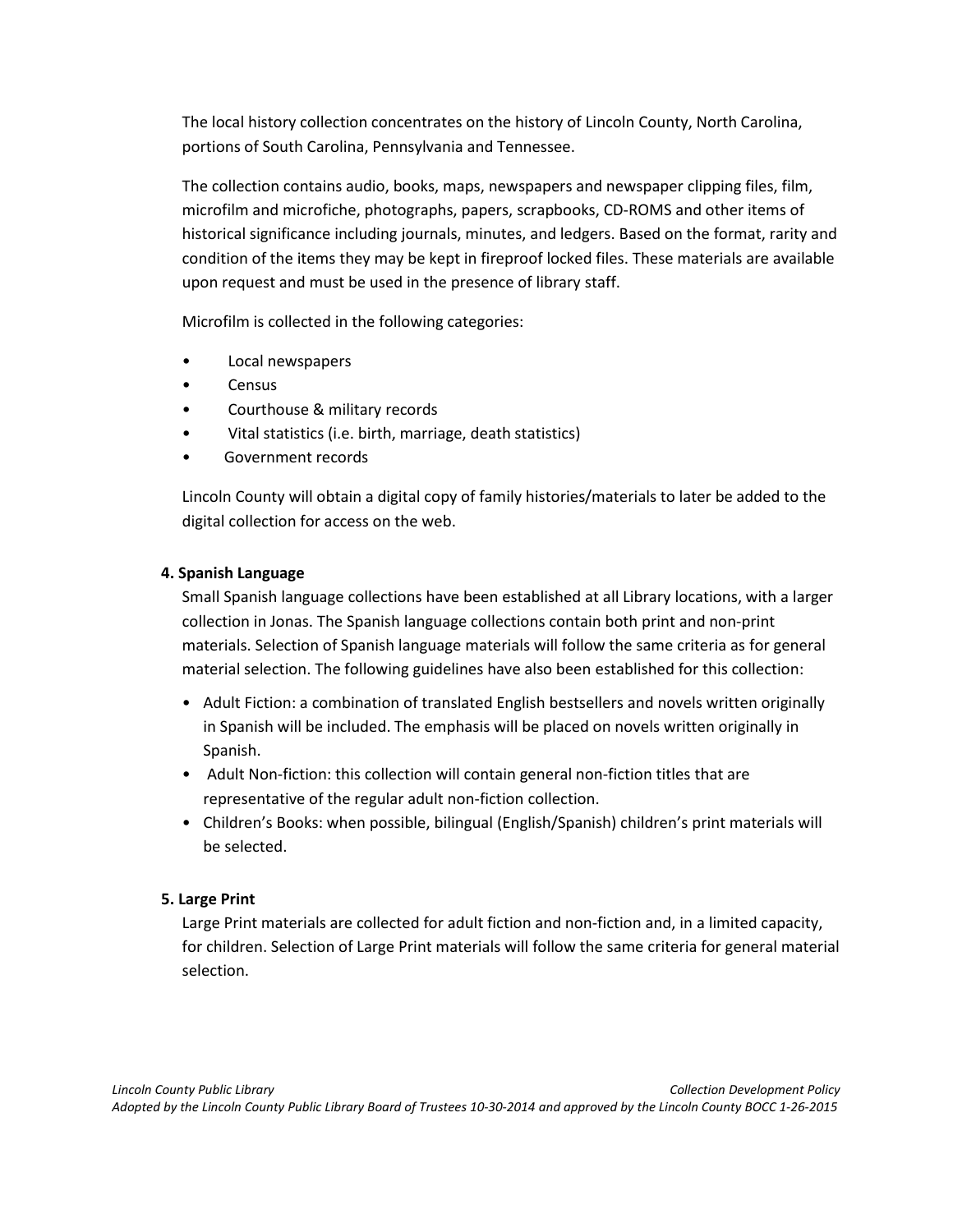# **6. Graphic Novels**

The library acquires graphic novels for children, teens and adults on the basis of the literary or artistic merit and in response to demand. Materials which are not constructed to withstand normal library use and circulation are generally not acquired. Selections are based upon professional reviews, customer requests, and the popularity of styles, authors, characters, and series.

# **7. Periodicals**

Periodicals are selected and evaluated annually to supplement the book collection and to provide materials on current issues, for research, and for general reading. The Library selects newspapers of local, state and national interest, depending on the place of publication, the breadth of coverage, and the degree of fulfillment of reference or recreational needs. Newspapers representing special groups, such as associations, religious, philosophical and political groups or organizations, may be added sparingly, taking into consideration public demand and collection balance.

## **8. eResources**

This category includes computer‐based information resources available via the Internet. In most instances, this material may be available to registered library users at remote locations via the Library's Web page.

This collection includes, but is not limited to, citation or full‐text databases and instructional multimedia programs. The following criteria will apply when considering computer‐based resources for the collection:

- ease of use by library users, including enhanced searching capabilities
- Authority
- Accuracy
- demand by library users
- remote access capability
- licensing fees and usage restrictions

The Library is also a member of NC LIVE [\(www.nclive.org\)](http://www.nclive.org/). The collection development of those databases is determined by the NC LIVE Librarians Council and does not necessarily reflect the policies of the Lincoln County Public Library.

# **9. eBooks/eAudio**

eBooks & eAudio are selected on the same criteria as print materials & books‐on‐CD, also taking in to consideration the following criteria: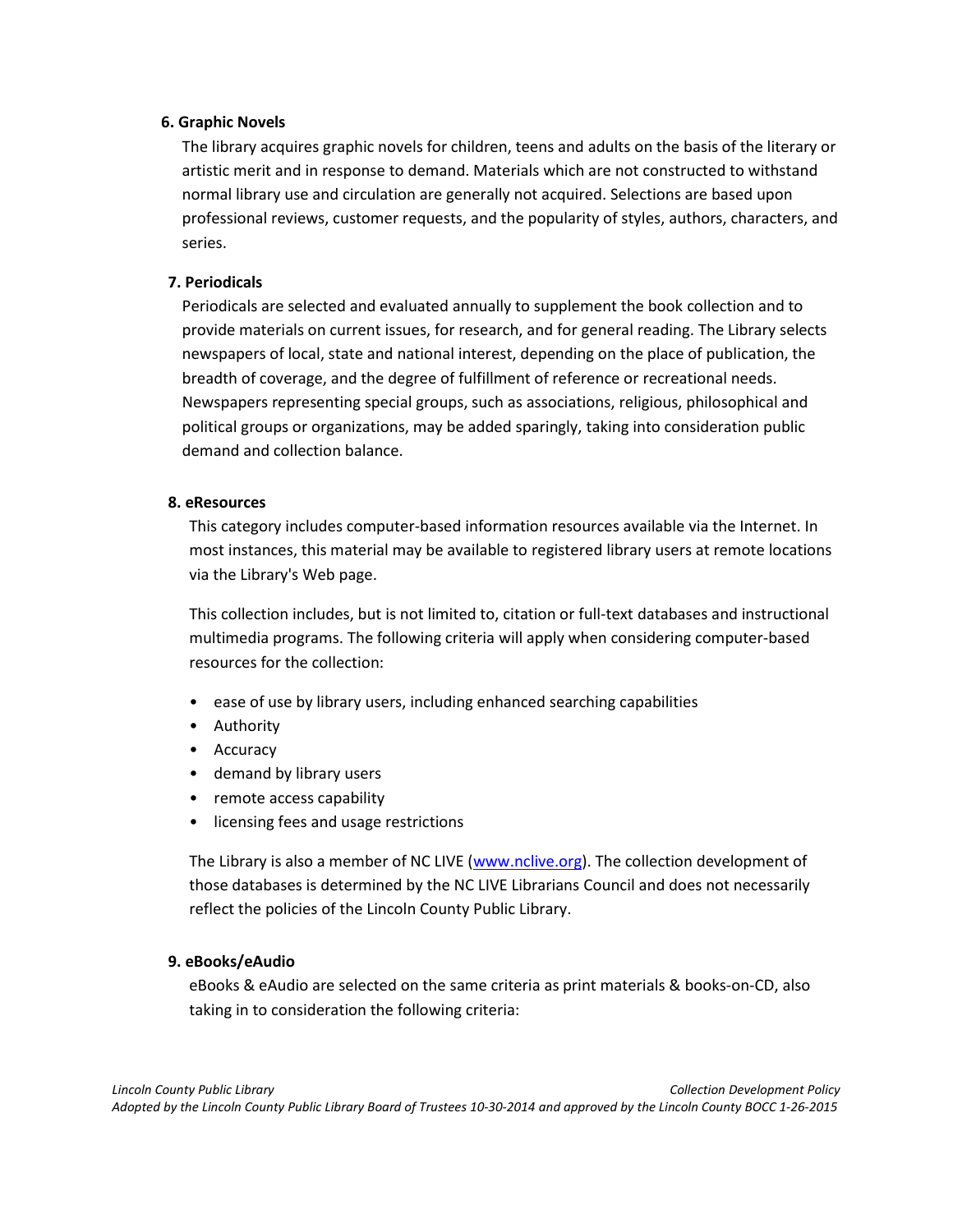- authority and competency of producer
- artistic merit and reputation of the reader
- technical quality, i.e. sound quality
- compatibility with standard formats

The Library is also a member of the NC Digital Library consortia. The resources in this collection are selected by library staff from member organizations and does not necessarily reflect the policies of the Lincoln County Public Library.

# **10. Local Author Collection**

This collection includes authors living in & around Lincoln County. This collection does not include established local authors who are popular within the publishing community. For an item to be included in the Local Author Collection, the following criteria must be met:

- Material to be considered must have an ISBN number and be recognized by the Library of Congress as a published work.
- Items to be considered for inclusion must be bound in such a way as to withstand the day‐to‐day handling of circulating materials.
- Material to be considered for this collection must be donated to the Library by the author or the author's family. Once donated, materials become the property of the Lincoln County Public Library.
- Items in this collection are weeded according to the same criteria used for purchases and are not retained indefinitely.
- All donations to the local author collection must be approved for inclusion by the Technical Services Supervisor. Materials deemed inappropriate for the Library's collection will not be added.

# **D. Other considerations**

# **1. Replacements**

While the Library attempts to maintain copies of standard and important works, it does not automatically replace all materials withdrawn due to loss or damage. In making a decision as to whether or not an item will be replaced, staff will consider the following factors:

- whether the item is still available and can be replaced
- whether another item or format might better serve the same purpose; whether there remains sufficient demand to replace the item
- whether updated, newer, or revised materials might better replace a given item; the number of copies held in the collection; the existing coverage of the subject within the collection; and the cost of mending versus the cost of replacement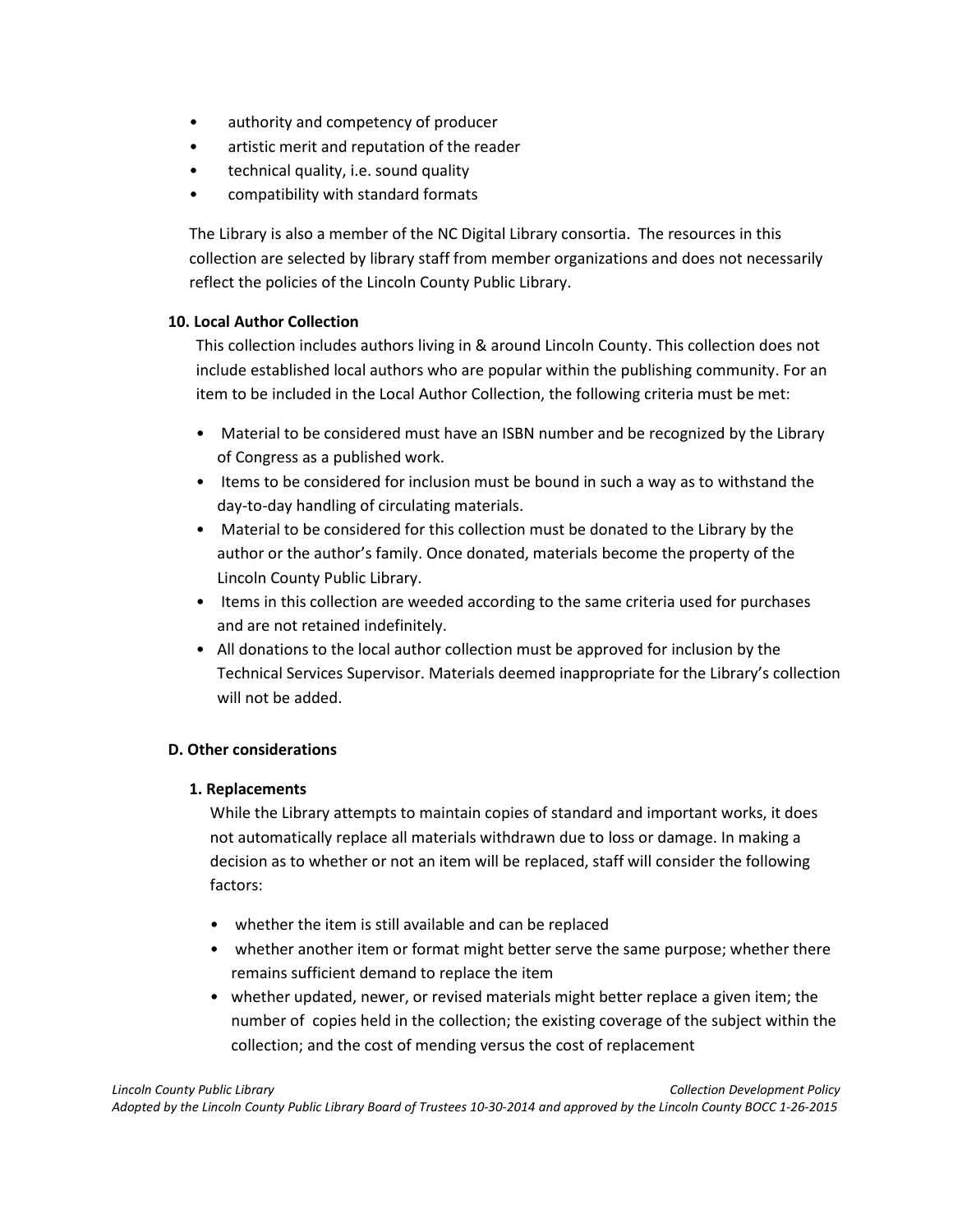# **2. Duplicates**

Duplicate copies of books will be acquired when patron demand requires it. Generally, when an item has five or more holds or demand is anticipated due to popularity of author or media attention, duplicated copies of a book will be acquired.

Duplicate copies of AV materials may be acquired as budget allows.

Having duplicates for AV is not a high priority.

# **3. New Formats**

A format is defined as the medium through which information or entertainment is conveyed. The Library will consider new formats under the following circumstances:

- Public demand
- Demise of a current format
- Only source of information
- When a new format is more cost-effective than the current format

When a new format shall be investigated the following issues will be addressed:

- How would this format be funded?
- What selection policy would apply to this format?
- What Public Services concerns would arise (including adequate access)?
- What processing concerns would arise?
- What security concerns would arise?
- What publicity concerns would arise?

# **4. Donations**

The Lincoln County Public Library welcomes donations of both materials and money to purchase materials. Monetary donations to purchase books are encouraged. Donors may specify types of materials to be purchased but are requested to keep in mind that specific titles may not be available and may not fit the collection's criteria or needs. Materials purchased with monetary donations must be based upon library selection criteria. Donations of material from individuals are examined and may be added to the collection under the same criteria used for purchasing materials.

Items not accepted by the Library:

 Textbooks, condensed books, magazines and items that have been stored in damp areas will not be accepted.

- Any encyclopedia sets
- Any disposable materials, i.e. workbooks, that have been used.
- VHS/audio visual materials in outdated formats

*Lincoln County Public Library Collection Development Policy*

*Adopted by the Lincoln County Public Library Board of Trustees 10‐30‐2014 and approved by the Lincoln County BOCC 1-26-2015*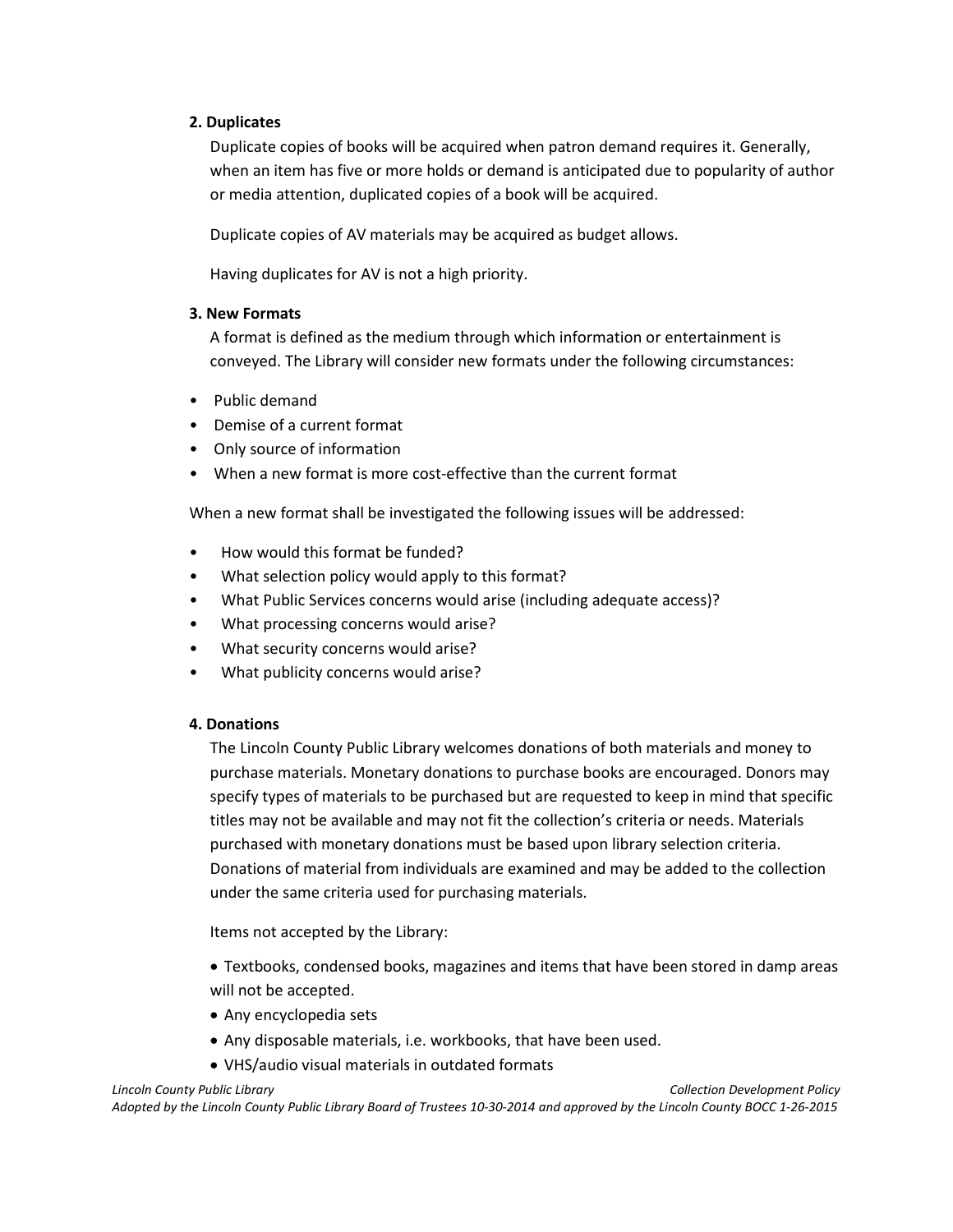All materials donated become the property of the Lincoln County Public Library to be disposed of according to the Lincoln County Purchasing Policy. The Library does not assign a monetary value to donations for tax purposes, but does issue a receipt indicating the number of boxes or items given. The library does not accept donated magazine subscriptions unless the Technical Services Supervisor has previously approved the title. In order to be eligible for acceptance the magazine must meet the general selection criteria for other materials. Donated magazine subscriptions received by the library that have not been previously approved or do not meet selection criteria will be discarded immediately upon receipt at the Library.

Donations that are added to the collection are shelved with other materials in normal sequence. The Library does not provide special shelving or separate locations for donated items. Donated items, including memorials/honorariums, are weeded according to the same criteria used for purchases, and are not retained indefinitely.

Gift books may be plated with a library bookplate if the donor wishes. Books donated as memorials are identified with an appropriate plate with the donor's approval.

#### **5. Requests**

Patron requests are honored as they meet the selection criteria outlined in the Collection Development Policy. Requests are submitted online or via paper form [see Appendix C.] Materials that are not purchased by the Library may be available via Inter‐Library Loan (ILL) as long as they meet the request guidelines.

#### **6. Materials Not Purchased**

Textbooks: The Library does not buy textbooks used by the local schools, colleges or universities. Textbooks may, however, be purchased in those subject areas where there is little or no material in any other format or in those instances where they substantially add to the collection.

Videocassettes, Records, & Music Cassette Tapes: The Library does not actively collect videocassettes, records and music cassette tapes. These formats have all been replaced by newer formats.

Hooked‐On‐Phonics: The Library does not buy Hooked‐On‐Phonics. Other phonics learning tools such as books, videos and CD‐ROMs are collected.

Video Games: The Library does not collect video games in any format.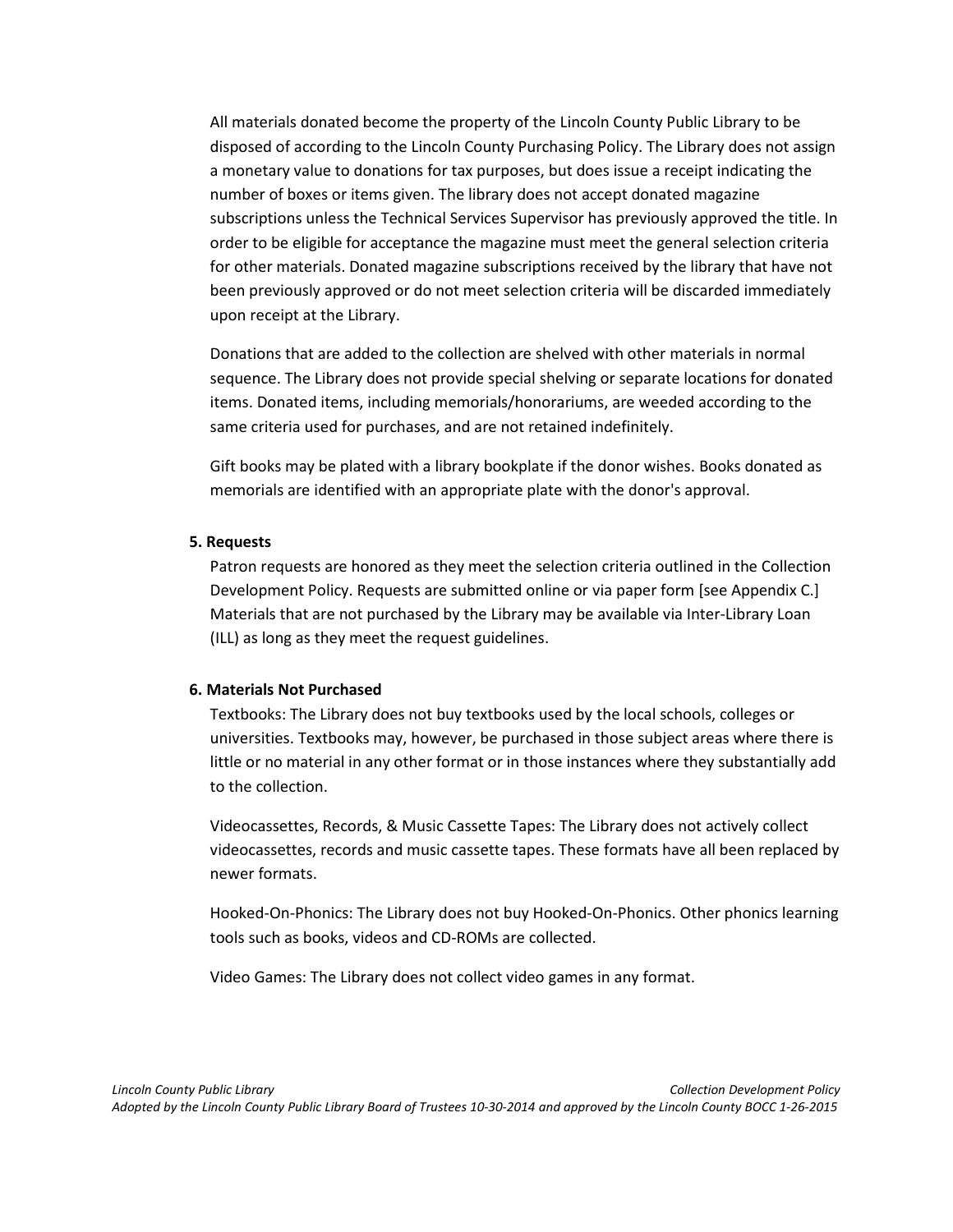## **7. Weeding or Withdrawal of Materials**

The following criteria are used in selecting materials for withdrawal:

- Damage or poor condition of items.
- Relevance to the needs and interest of the community
- Number of copies in the collection
- Accuracy and timeliness to the subject matter.
- Item no longer meets other current selection criteria
- Local interest
- Current demand and frequency of use
- Availability elsewhere including other libraries and online.

Any material withdrawn from the collection remains the property of Lincoln County but may be sold at book sales in the library or disposed of according to the Lincoln County Purchasing Policy.

See Appendix D: *Lincoln County Public Library's Weeding Guidelines*

# **8. Reconsideration of Library Materials**

Should a member of the community question the place of a book or other material in the collection, he or she may submit a "Request for Reconsideration of Library Materials" form to the Technical Services Supervisor. [See Appendix E.] This form is available in all Library locations. After completing this form the following procedure will be used:

- 1. The Technical Services Supervisor will answer the request in writing within fourteen days.
- 2. Patron accepts written statement from the Technical Services Supervisor or patron rejects statement and requests in writing a response from the Library Director.
- 3. The Library Director will answer in writing within fourteen days.
- 4. Patron accepts written statement from the Library Director or patron rejects statement and requests in writing a hearing with the Library Board.
- 5. Library Director forwards request to the Library Board Chairman. At the Chairman's discretion, an emergency meeting can be called according to the rules stated in the By‐ Laws or the hearing can be scheduled at the next Board meeting. The Board Chairman conveys the time, place, and nature of the hearing in writing to the person issuing the request for reconsideration and to the Library Director.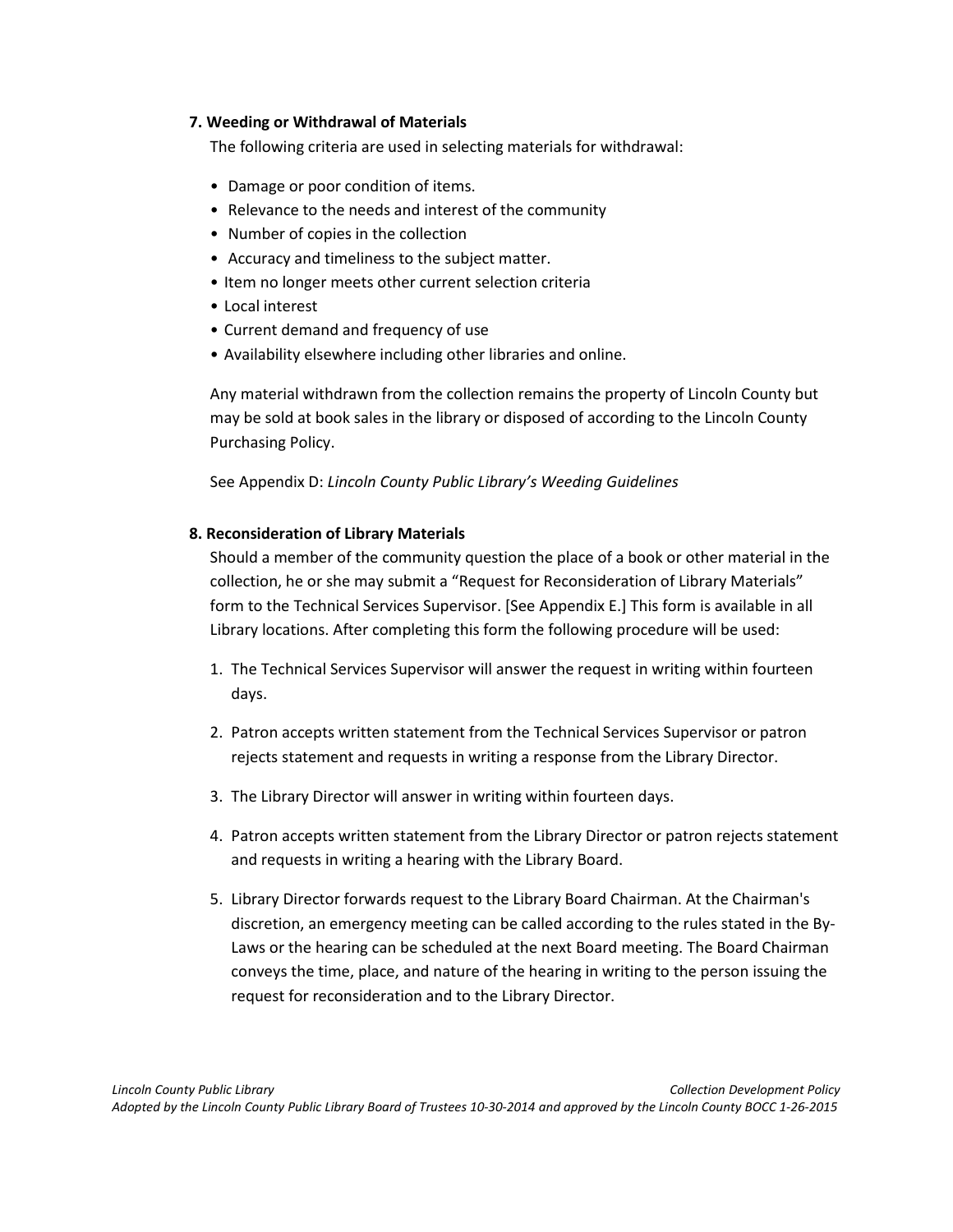6. At the hearing, the person issuing the request and the Library Director shall state their cases. The Board Chairman will serve as Mediator with the sole power to call additional witnesses as needed. The Library Board will meet separately and issue their decision in writing.

During this procedure the questioned material shall be in the possession, first, of the Technical Services Supervisor, and then, if a hearing is necessary, will be made available to the Library Board members until a decision is reached.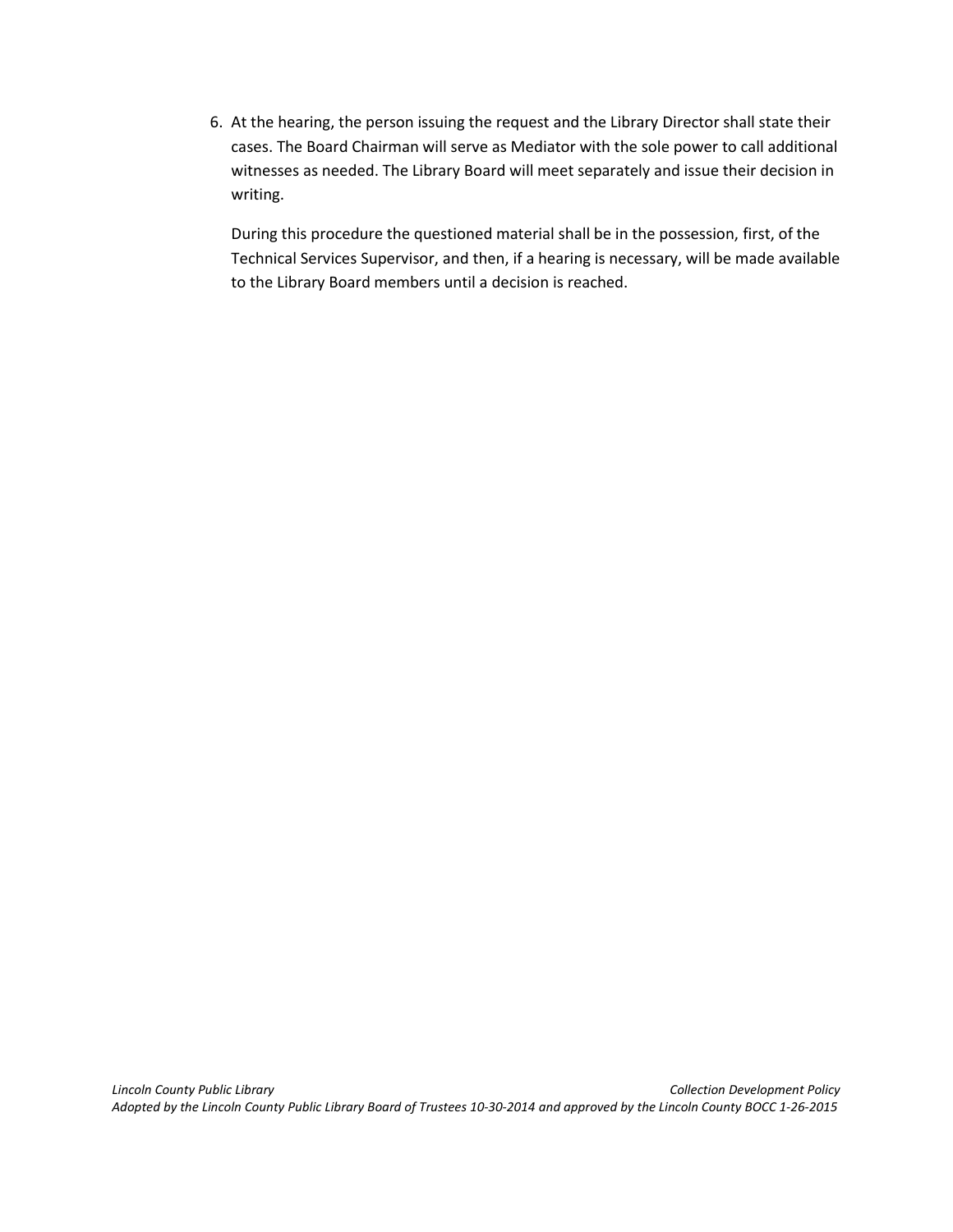# **APPENDIX: A**

# **Library Bill of Rights**

The American Library Association affirms that all libraries are forums for information and ideas, and that the following basic policies should guide their services.

- I. Books and other library resources should be provided for the interest, information, and enlightenment of all people of the community the library serves. Materials should not be excluded because of the origin, background, or views of those contributing to their creation.
- II. Libraries should provide materials and information presenting all points of view on current and historical issues. Materials should not be proscribed or removed because of partisan or doctrinal disapproval.
- III. Libraries should challenge censorship in the fulfillment of their responsibility to provide information and enlightenment.
- IV. Libraries should cooperate with all persons and groups concerned with resisting abridgment of free expression and free access to ideas.
- V. A person's right to use a library should not be denied or abridged because of origin, age, background, or views.
- VI. Libraries which make exhibit spaces and meeting rooms available to the public they serve should make such facilities available on an equitable basis, regardless of the beliefs or affiliations of individuals or groups requesting their use.

Adopted June 19, 1939, by the ALA Council; amended October 14, 1944; June 18, 1948; February 2, 1961; June 27, 1967; January 23, 1980; inclusion of "age" reaffirmed January 23, 1996.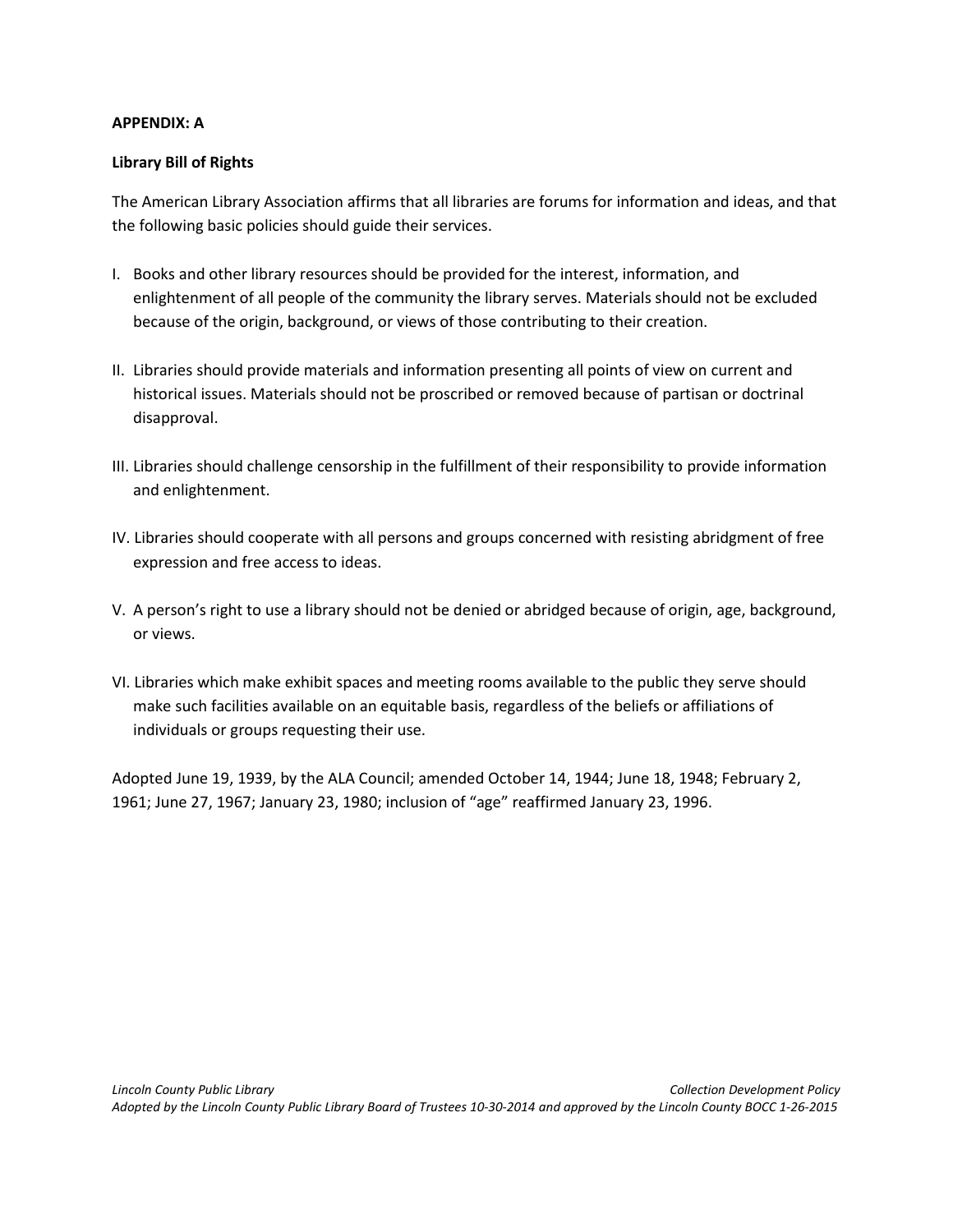## **APPENDIX: B**

#### *The Freedom to Read Statement*

The freedom to read is essential to our democracy. It is continuously under attack. Private groups and public authorities in various parts of the country are working to remove or limit access to reading materials, to censor content in schools, to label "controversial" views, to distribute lists of "objectionable" books or authors, and to purge libraries. These actions apparently rise from a view that our national tradition of free expression is no longer valid; that censorship and suppression are needed to counter threats to safety or national security, as well as to avoid the subversion of politics and the corruption of morals. We, as individuals devoted to reading and as librarians and publishers responsible for disseminating ideas, wish to assert the public interest in the preservation of the freedom to read.

Most attempts at suppression rest on a denial of the fundamental premise of democracy: that the ordinary individual, by exercising critical judgment, will select the good and reject the bad. We trust Americans to recognize propaganda and misinformation, and to make their own decisions about what they read and believe. We do not believe they are prepared to sacrifice their heritage of a free press in order to be "protected" against what others think may be bad for them. We believe they still favor free enterprise in ideas and expression.

These efforts at suppression are related to a larger pattern of pressures being brought against education, the press, art and images, films, broadcast media, and the Internet. The problem is not only one of actual censorship. The shadow of fear cast by these pressures leads, we suspect, to an even larger voluntary curtailment of expression by those who seek to avoid controversy or unwelcome scrutiny by government officials.

Such pressure toward conformity is perhaps natural to a time of accelerated change. And yet suppression is never more dangerous than in such a time of social tension. Freedom has given the United States the elasticity to endure strain. Freedom keeps open the path of novel and creative solutions, and enables change to come by choice. Every silencing of a heresy, every enforcement of an orthodoxy, diminishes the toughness and resilience of our society and leaves it the less able to deal with controversy and difference.

Now as always in our history, reading is among our greatest freedoms. The freedom to read and write is almost the only means for making generally available ideas or manners of expression that can initially command only a small audience. The written word is the natural medium for the new idea and the untried voice from which come the original contributions to social growth. It is essential to the extended discussion that serious thought requires, and to the accumulation of knowledge and ideas into organized collections.

We believe that free communication is essential to the preservation of a free society and a creative culture. We believe that these pressures toward conformity present the danger of limiting the range and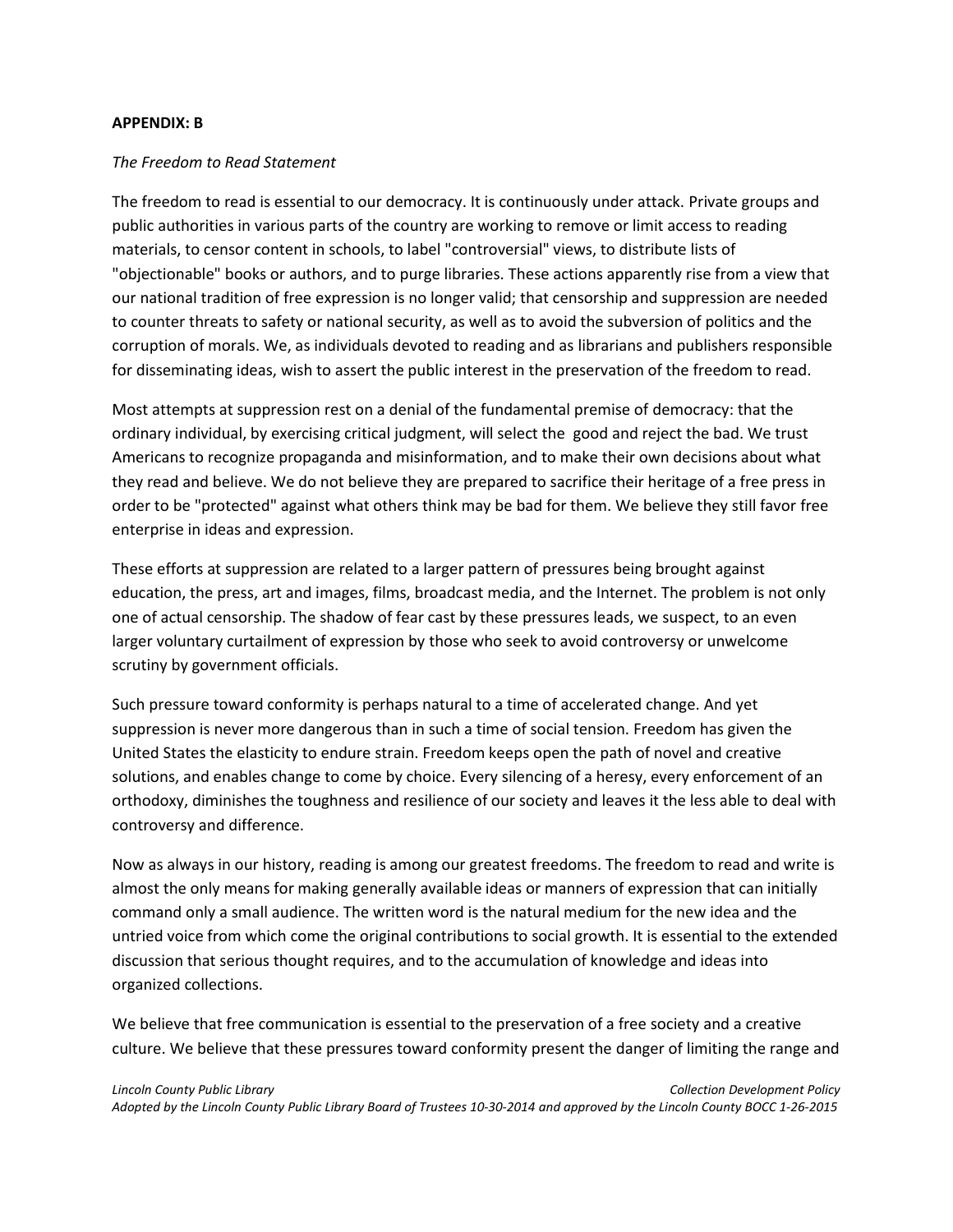variety of inquiry and expression on which our democracy and our culture depend. We believe that every American community must jealously guard the freedom to publish and to circulate, in order to preserve its own freedom to read. We believe that publishers and librarians have a profound responsibility to give validity to that freedom to read by making it possible for the readers to choose freely from a variety of offerings.

The freedom to read is guaranteed by the Constitution. Those with faith in free people will stand firm on these constitutional guarantees of essential rights and will exercise the responsibilities that accompany these rights.

We therefore affirm these propositions:

1. *It is in the public interest for publishers and librarians to make available the widest diversity of views and expressions, including those that are unorthodox, unpopular, or considered dangerous by the majority.*

Creative thought is by definition new, and what is new is different. The bearer of every new thought is a rebel until that idea is refined and tested. Totalitarian systems attempt to maintain themselves in power by the ruthless suppression of any concept that challenges the established orthodoxy. The power of a democratic system to adapt to change is vastly strengthened by the freedom of its citizens to choose widely from among conflicting opinions offered freely to them. To stifle every nonconformist idea at birth would mark the end of the democratic process. Furthermore, only through the constant activity of weighing and selecting can the democratic mind attain the strength demanded by times like these. We need to know not only what we believe but why we believe it.

2. *Publishers, librarians, and booksellers do not need to endorse every idea or presentation they make available. It would conflict with the public interest for them to establish their own political, moral, or aesthetic views as a standard for determining what should be published or circulated.*

Publishers and librarians serve the educational process by helping to make available knowledge and ideas required for the growth of the mind and the increase of learning. They do not foster education by imposing as mentors the patterns of their own thought. The people should have the freedom to read and consider a broader range of ideas than those that may be held by any single librarian or publisher or government or church. It is wrong that what one can read should be confined to what another thinks proper.

3. *It is contrary to the public interest for publishers or librarians to bar access to writings on the basis of the personal history or political affiliations of the author.*

No art or literature can flourish if it is to be measured by the political views or private lives of its creators. No society of free people can flourish that draws up lists of writers to whom it will not listen, whatever they may have to say.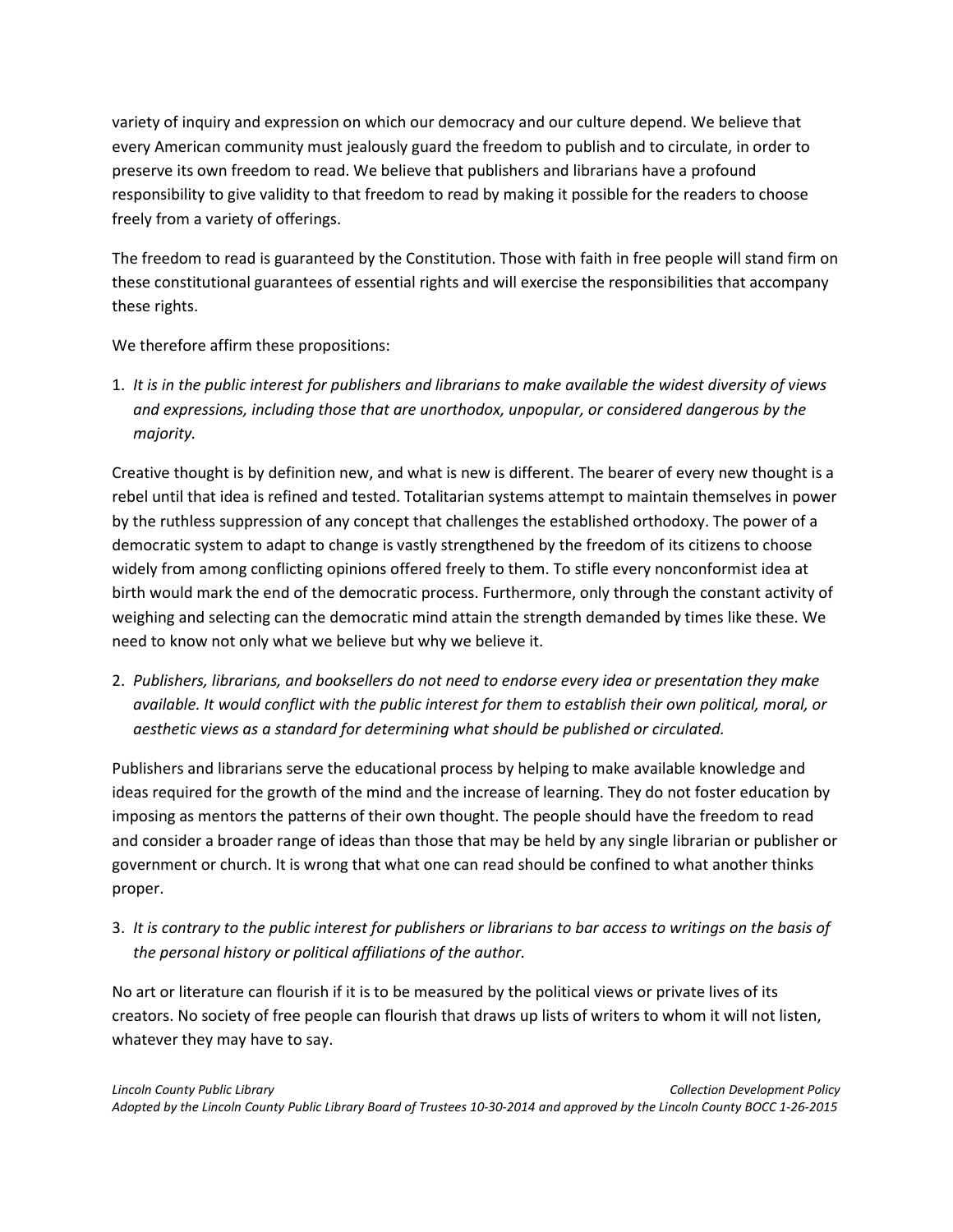4. *There is no place in our society for efforts to coerce the taste of others, to confine adults to the reading matter deemed suitable for adolescents, or to inhibit the efforts of writers to achieve artistic expression.*

To some, much of modern expression is shocking. But is not much of life itself shocking? We cut off literature at the source if we prevent writers from dealing with the stuff of life. Parents and teachers have a responsibility to prepare the young to meet the diversity of experiences in life to which they will be exposed, as they have a responsibility to help them learn to think critically for themselves. These are affirmative responsibilities, not to be discharged simply by preventing them from reading works for which they are not yet prepared. In these matters values differ, and values cannot be legislated; nor can machinery be devised that will suit the demands of one group without limiting the freedom of others.

5. *It is not in the public interest to force a reader to accept the prejudgment of a label characterizing any expression or its author as subversive or dangerous.*

The ideal of labeling presupposes the existence of individuals or groups with wisdom to determine by authority what is good or bad for others. It presupposes that individuals must be directed in making up their minds about the ideas they examine. But Americans do not need others to do their thinking for them.

6. *It is the responsibility of publishers and librarians, as guardians of the people's freedom to read, to contest encroachments upon that freedom by individuals or groups seeking to impose their own standards or tastes upon the community at large; and by the government whenever it seeks to reduce or deny public access to public information.*

It is inevitable in the give and take of the democratic process that the political, the moral, or the aesthetic concepts of an individual or group will occasionally collide with those of another individual or group. In a free society individuals are free to determine for themselves what they wish to read, and each group is free to determine what it will recommend to its freely associated members. But no group has the right to take the law into its own hands, and to impose its own concept of politics or morality upon other members of a democratic society. Freedom is no freedom if it is accorded only to the accepted and the inoffensive. Further, democratic societies are more safe, free, and creative when the free flow of public information is not restricted by governmental prerogative or self-censorship.

7. *It is the responsibility of publishers and librarians to give full meaning to the freedom to read by providing books that enrich the quality and diversity of thought and expression. By the exercise of this affirmative responsibility, they can demonstrate that the answer to a "bad" book is a good one, the answer to a "bad" idea is a good one.*

The freedom to read is of little consequence when the reader cannot obtain matter fit for that reader's purpose. What is needed is not only the absence of restraint, but the positive provision of opportunity for the people to read the best that has been thought and said. Books are the major channel by which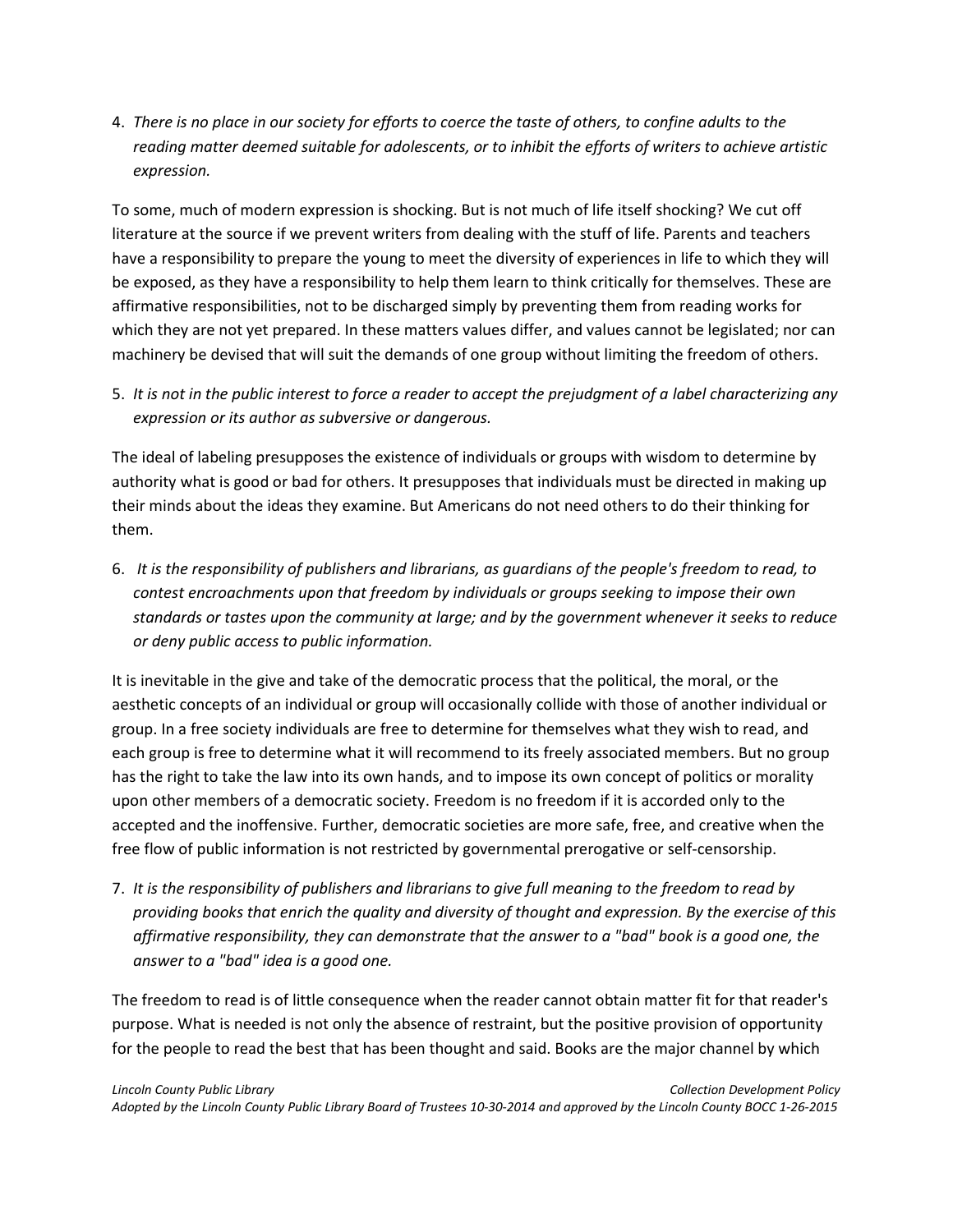the intellectual inheritance is handed down, and the principal means of its testing and growth. The defense of the freedom to read requires of all publishers and librarians the utmost of their faculties, and deserves of all Americans the fullest of their support.

We state these propositions neither lightly nor as easy generalizations. We here stake out a lofty claim for the value of the written word. We do so because we believe that it is possessed of enormous variety and usefulness, worthy of cherishing and keeping free. We realize that the application of these propositions may mean the dissemination of ideas and manners of expression that are repugnant to many persons. We do not state these propositions in the comfortable belief that what people read is unimportant. We believe rather that what people read is deeply important; that ideas can be dangerous; but that the suppression of ideas is fatal to a democratic society. Freedom itself is a dangerous way of life, but it is ours.

This statement was originally issued in May of 1953 by the Westchester Conference of the American Library Association and the American Book Publishers Council, which in 1970 consolidated with the American Educational Publishers Institute to become the Association of American Publishers.

Adopted June 25, 1953, by the ALA Council and the AAP Freedom to Read Committee; amended January 28, 1972; January 16, 1991; July 12, 2000; June 30, 2004.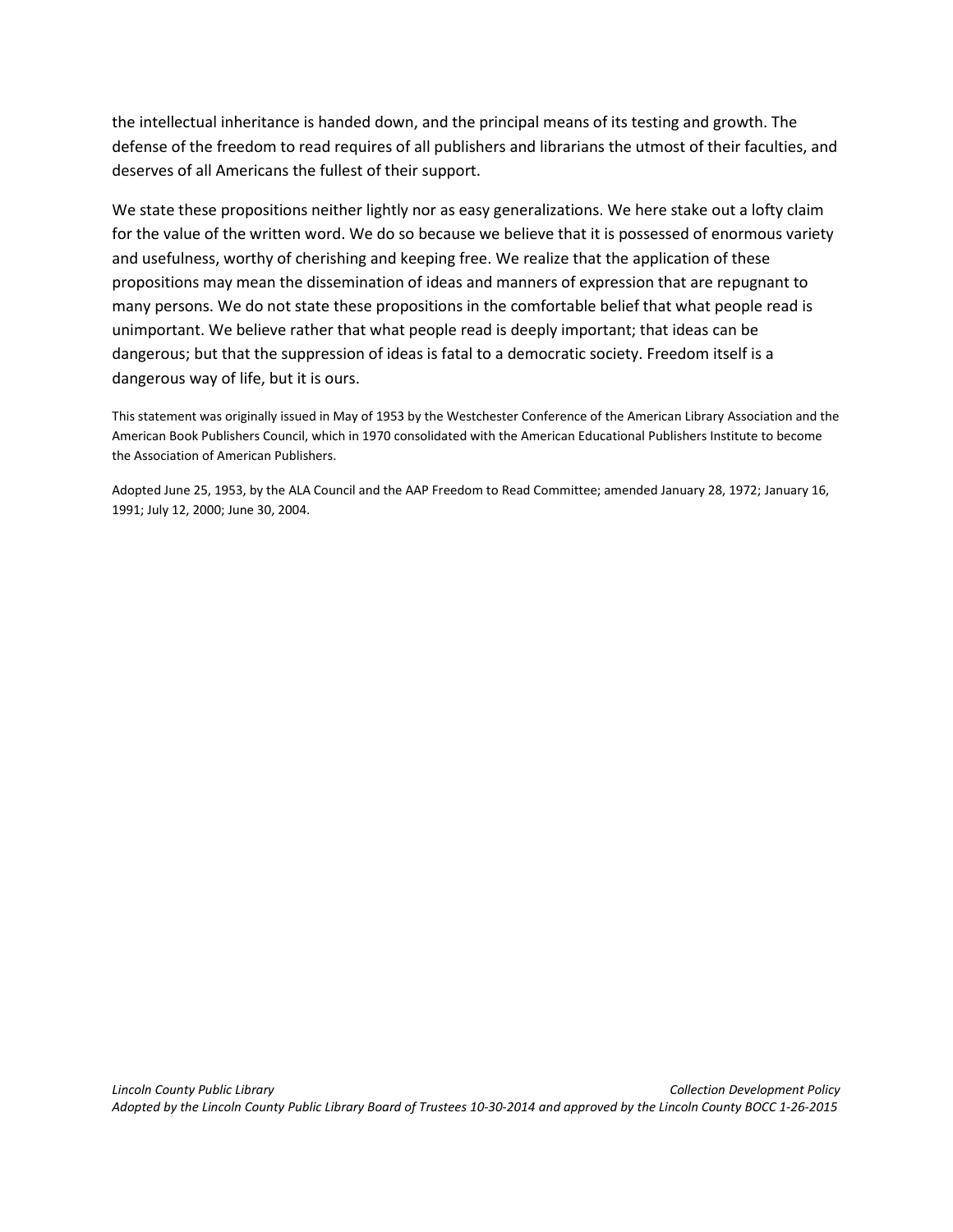# **APPENDIX: C**



Lincoln County Public Library

# **Library Material Request Form**

The library welcomes your recommendations for purchase consideration.

Patron requests are very important criteria in the materials selection process. We thank you for your input.

| Format (please circle one) Book Large Print                                                                                                                                                                                   |  | Magazine | <b>DVD</b> | Audiobook | CD. |
|-------------------------------------------------------------------------------------------------------------------------------------------------------------------------------------------------------------------------------|--|----------|------------|-----------|-----|
| Title 1: The Commission of the Commission of the Commission of the Commission of the Commission of the Commission of the Commission of the Commission of the Commission of the Commission of the Commission of the Commission |  |          |            |           |     |
|                                                                                                                                                                                                                               |  |          |            |           |     |
|                                                                                                                                                                                                                               |  |          |            |           |     |
|                                                                                                                                                                                                                               |  |          |            |           |     |
|                                                                                                                                                                                                                               |  |          |            |           |     |
|                                                                                                                                                                                                                               |  |          |            |           |     |
|                                                                                                                                                                                                                               |  |          |            |           |     |
|                                                                                                                                                                                                                               |  |          |            |           |     |
|                                                                                                                                                                                                                               |  |          |            |           |     |
|                                                                                                                                                                                                                               |  |          |            |           |     |
|                                                                                                                                                                                                                               |  |          |            |           |     |

Please provide the following information if you wish to be contacted regarding the status of your request.

| Name: 1990 - 1990 - 1991 - 1992 - 1993 - 1994 - 1994 - 1994 - 1994 - 1994 - 1994 - 1994 - 1994 - 1994 - 1995 - |  |                                          |  |
|----------------------------------------------------------------------------------------------------------------|--|------------------------------------------|--|
|                                                                                                                |  |                                          |  |
|                                                                                                                |  | Zipcode: 2000<br>State:                  |  |
|                                                                                                                |  |                                          |  |
| Would you like to reserve this item? Yes No                                                                    |  |                                          |  |
|                                                                                                                |  | Preferred Branch: ______________________ |  |
|                                                                                                                |  |                                          |  |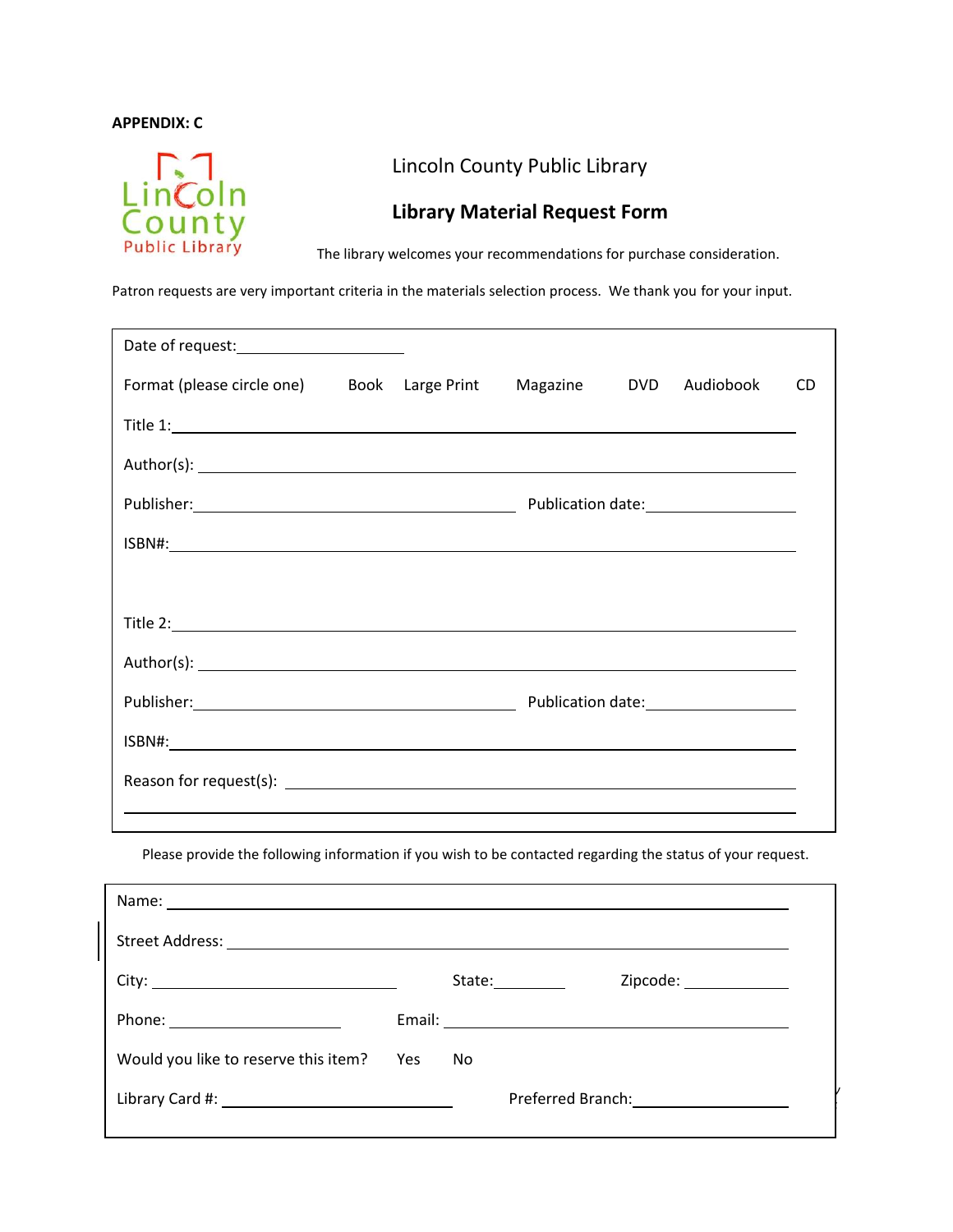# **APPENDIX: D**

# **LINCOLN COUNTY PUBLIC LIBRARY WEEDING GUIDELINES**

# **What is weeding?**

Weeding is simply withdrawing materials from the library's collection. Material is typically withdrawn from the collection because:

- the item is in poor physical condition
- the item is no longer circulating regularly
- the item is a duplicate of a title that is not in demand
- the item contains outdated information & is of no widespread historic or reference
- interest
- the item no longer meets other current selection criteria

# **Why do we weed?**

*Collection Development*

Weeding is an integral part of collection development. It is critical in keeping our materials valuable and accessible for our patrons. Weeding has to be done regularly and systematically to insure a relevant, current, well‐used, and attractive collection. With rapidly changing information, it is especially important to keep the collection current and reliable. Disposing of the old materials is just as important as acquiring new.

*Shelf space*

No library is large enough to keep everything. We should always strive for quality over quantity. Ideally shelves should be 75 to 85 percent full. This makes the items much easier to browse, easier to shelve, & generally makes the collection look better. Most people don't have the time or patience to look for books on shelves crammed with outdated shabby books. Overflowing shelves or carts filled with books give an overall impression of neglect.

*Aesthetics*

The way library materials look is important. Most busy library users want attractive, clean books that are in good condition for both themselves and their children.

## **Who weeds?**

While the Technical Services Supervisor oversees the systematic weeding of the collection, each branch manager is responsible for weeding materials based on condition & is empowered to do so. Staff will defer to their supervisor regarding weeding decisions.

*Lincoln County Public Library Collection Development Policy Adopted by the Lincoln County Public Library Board of Trustees 10‐30‐2014 and approved by the Lincoln County BOCC 1-26-2015*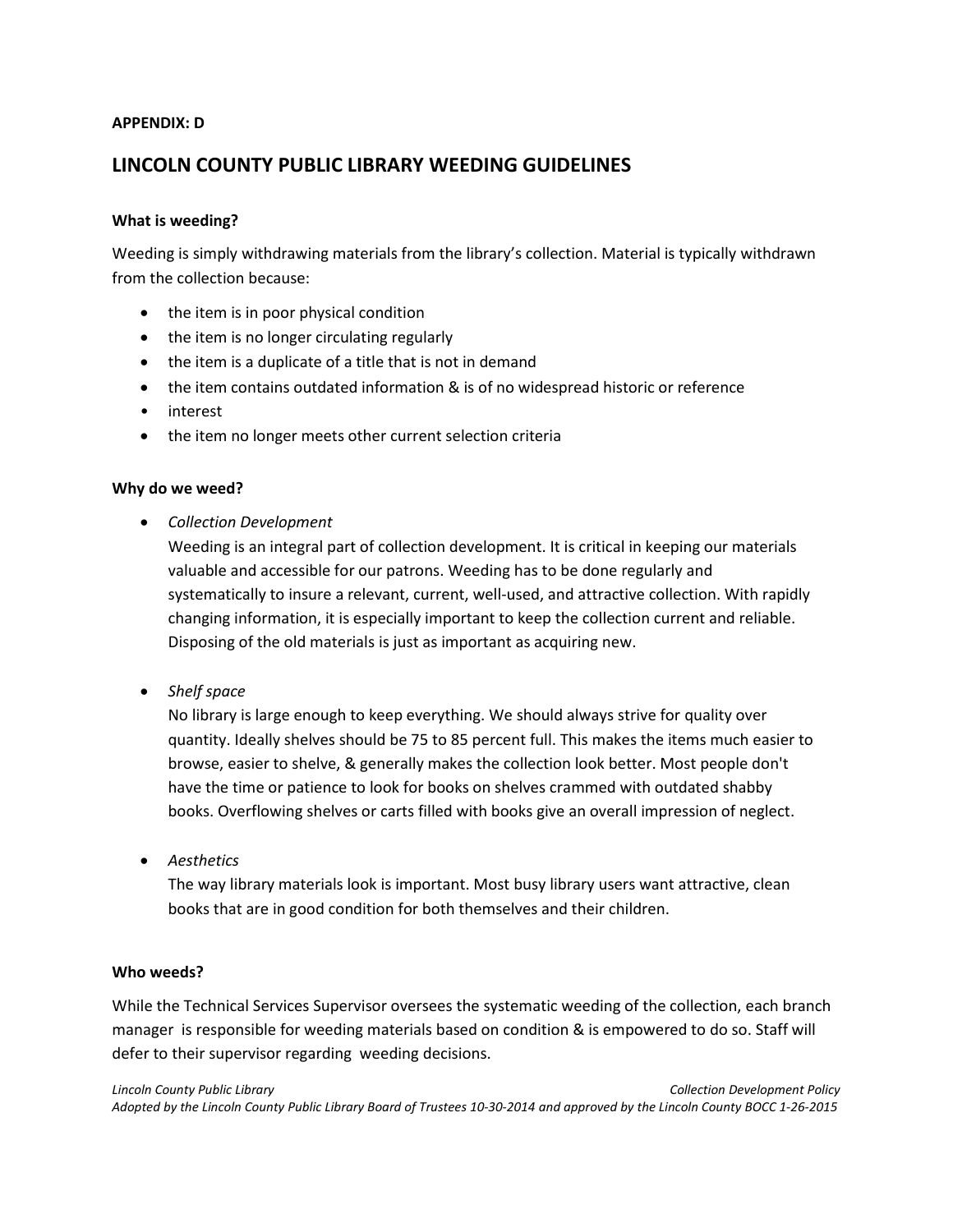# **When do we weed?**

Weeding is an ongoing process that has to be done regularly and systematically to ensure a current, well‐used, and attractive collection. Weeding throughout the year reduces the number of materials withdrawn at one time and helps patrons find current materials. To ensure that every area of the collection is evaluated annually, a system‐wide annual weeding schedule has been created for LCPL. As designated areas are evaluated, staff will inform the Technical Services Supervisor (TSS) of collection needs & request items to replace weeded titles & topics.

# **What do we weed?**

For more than 30 years, *The CREW Method*, based on the work of Belinda Boon & Joseph P. Segal, has provided weeding guidance to public libraries. It offers six classic general guidelines under the acronym **MUSTIE** for the types of items to weed from your collection:

**M** = Misleading (materials that are factually inaccurate and /or have outdated information)

**U** = Ugly (materials that dirty, worn, torn, stained, damaged beyond repair)

**S** = Superseded (materials superseded by a new edition or by a much better book on the subject)

**T** = Trivial (materials of no discernible literary or scientific merit; usually of ephemeral interest in the past)

**I** = Irrelevant (materials that do not meet the needs and interests of the library's community)

**E** = Elsewhere (material or information is easily obtained through ILL or electronic resource)

## **What happens to weeded items?**

Any material withdrawn from the collection remains the property of Lincoln County, but may be sold at book sales, in the library or disposed of according to the Lincoln County Purchasing Policy.